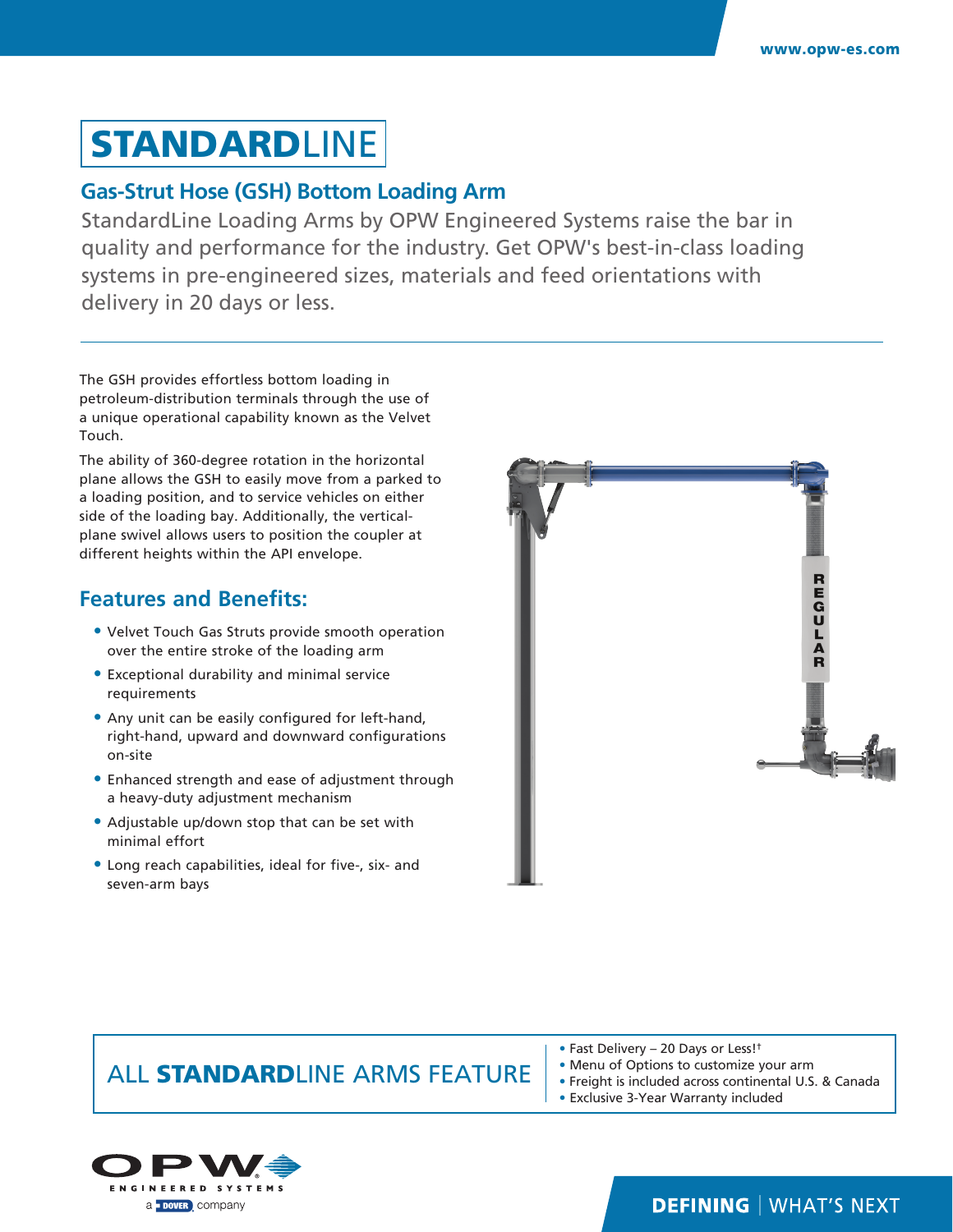

# **Gas-Strut Hose (GSH) Loader Dimensions\***

#### **StandardLine Terminal Configuration\*\***



\* Required to accommodate StandardLine Offering. Other options are available upon request.

- \*\* Left-hand configuration shown. Right-hand configuration would be mirror image with riser elevations going up from left to right. Contact OPW for layout assistance.
- \*\*\* 80" OAL shown, StandardLine also available with 60" and 90" reach. Other lengths available upon request.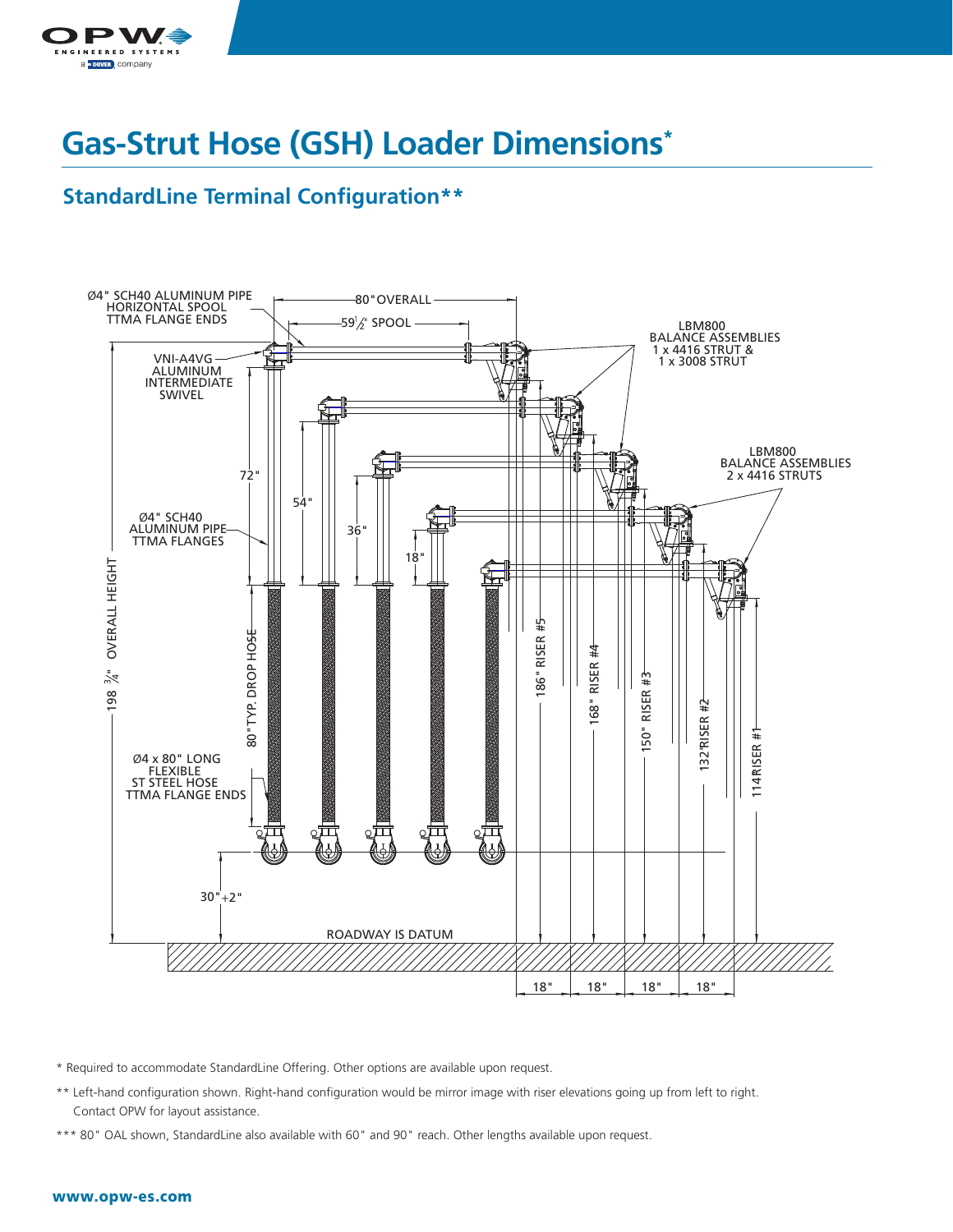## **Build Your Standard GSH Arm**

1. Fill in the corresponding code for your selections.

2. Add accessories by filling in the appropriate corresponding number for each option.



- 1 1004D3-0402
- 2 Lynx Coupler (852VG)

#### **8 Assembly, Testing & Boxing (ATB)**

- 0 No ATB
- 1 ATB Included
- 2 ATB, Export



(4) (5) (6)